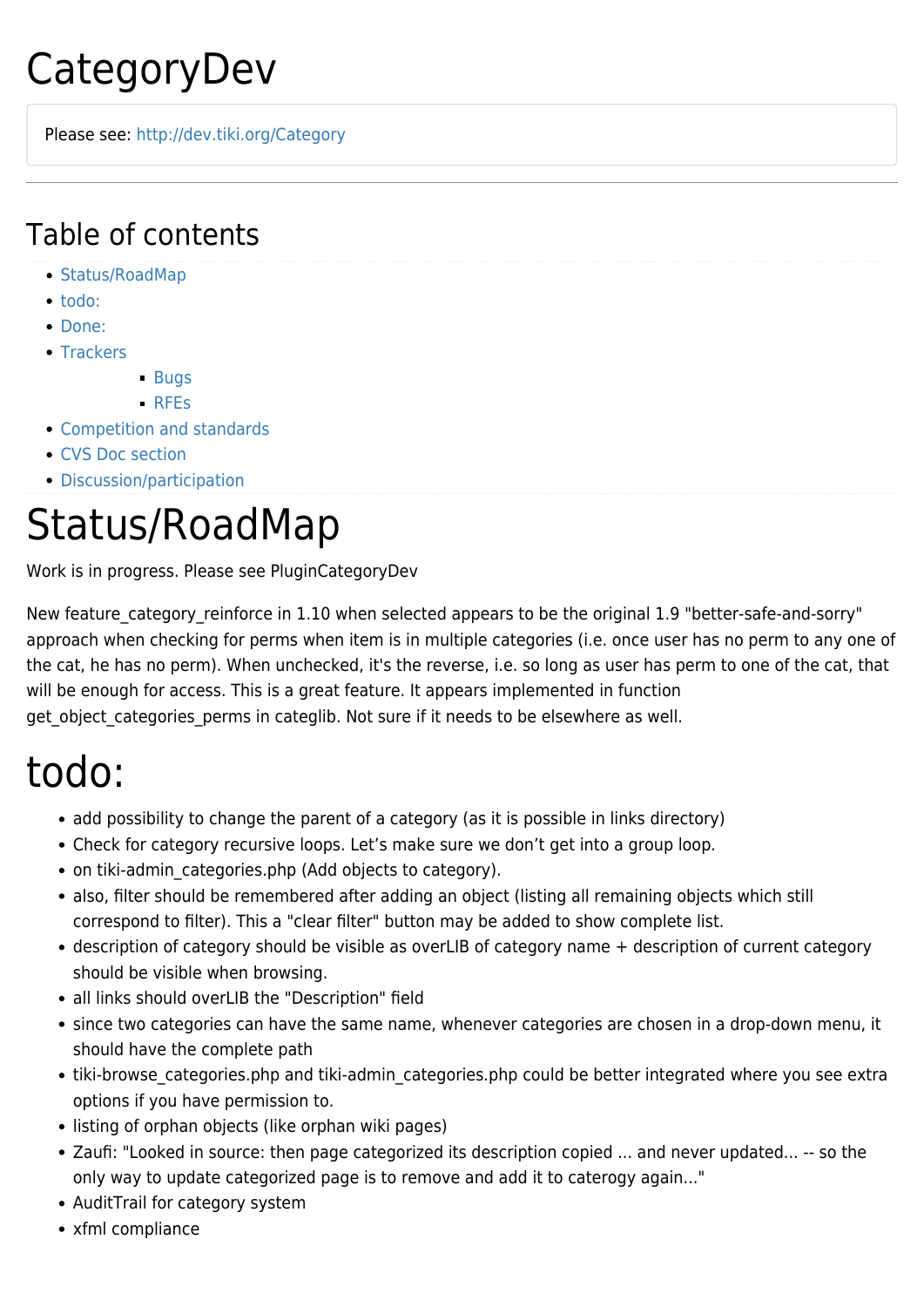### Done:

- [Renaming & deleting of objects should be reflected in category system](http://sf.net/tracker/index.php?func=detail&aid=774061&group_id=64258&atid=506846) Done by Terence
- title of category should be clickable to the category browser Done by Terence
- the drop-down menu of "Add objects to category" should permit multiple selections by holding down SHIFT Done by Terence
- [Cannot uncategorize objects](http://sf.net/tracker/index.php?func=detail&aid=769306&group_id=64258&atid=506846)
- Included a confirmation of deletion to the php script preventing accidental deletion of categories [see](https://tiki.org/tiki-download_wiki_attachment.php?attId=253) [attached file](https://tiki.org/tiki-download_wiki_attachment.php?attId=253). Done by sdl.

# **Trackers**

#### Bugs

- What CSS theme do you people use? EVERY theme except tiki.css cuts off the rights side of the Categories admin screen, making it impossible to edit or delete categories. What part of the .tpl for tikiadmin categories.php do I need to change to make the tree column stop hogging all the screen space? What part do I change to make it stop preventing me from horizonatlly rsizing the screen? Thnaks. -[alexboko](https://tiki.org/tiki-editpage.php?page=UserPagealexboko) February 12, 2005
- Plugin SF failed. One or more of the following parameters are missing: groupid, trackerid or itemid.
- Plugin SF failed. One or more of the following parameters are missing: groupid, trackerid or itemid.
- Plugin SF failed. One or more of the following parameters are missing: groupid, trackerid or itemid.

#### RFEs

- [smart categorisation](http://sourceforge.net/tracker/?group_id=64258&atid=506849&func=detail&aid=738086)
- Plugin SF failed. One or more of the following parameters are missing: groupid, trackerid or itemid.
- Plugin SF failed. One or more of the following parameters are missing: groupid, trackerid or itemid.
- Plugin SF failed. One or more of the following parameters are missing: groupid, trackerid or itemid.
- Plugin SF failed. One or more of the following parameters are missing: groupid, trackerid or itemid. (priority 2)
- Also, filter should be remembered after adding an object (listing all remaining objects which still correspond to filter). This a "clear filter" button may be added to show complete list.
- Interface : There is no indication that a page is displaying the category's content or the result of a category search. This can be confusing if you search for something not found in an empty category (page doesn't change, appears bugged). (priority 1)
- [Show full category name in wiki pages](http://sourceforge.net/tracker/index.php?func=detail&aid=911598&group_id=64258&atid=506849)
- [Category translations](https://sourceforge.net/tracker/index.php?func=detail&aid=1015726&group_id=64258&atid=506849)

# Competition and standards CVS Doc section Discussion/participation

Here's a discussion on IRC about Categories and Structures to formalize some of the thinking from that discussion.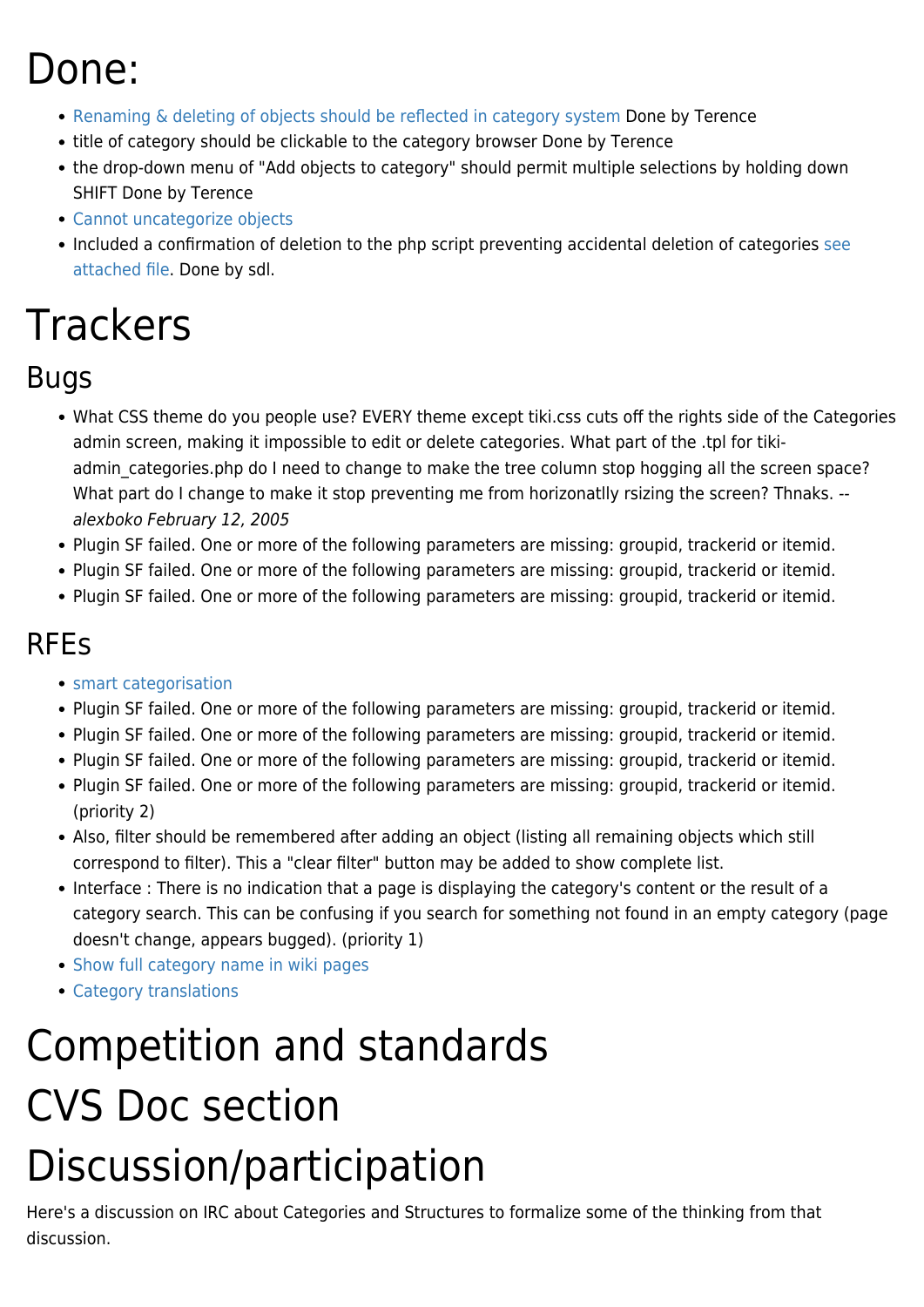Perhaps we can all start putting together out thinking about how Categories and Structures work or should work in the future. This is long term planning not something that has been defined for a particular version. Lets develop the requirements for what we want.

This is an edited snip of that conversation:

| albrown  | what is wrong with structures?                                                                                                                                                                                                                                                    |
|----------|-----------------------------------------------------------------------------------------------------------------------------------------------------------------------------------------------------------------------------------------------------------------------------------|
| mose     | delete a file don't delete it from struct                                                                                                                                                                                                                                         |
| albrown  | should it, I think that I can argue that either way                                                                                                                                                                                                                               |
| mose     | interesting move                                                                                                                                                                                                                                                                  |
| albrown  | $; -))$                                                                                                                                                                                                                                                                           |
| mose     | structure can be considered many ways                                                                                                                                                                                                                                             |
| mose     | for me, it's just a list                                                                                                                                                                                                                                                          |
| albrown  | if you delete the page without deleting it from the structure you would still have the chance to<br>rebuild the page perhaps completely differently without losing your position within the structure                                                                             |
| gmuslera | is a way to give order to wiki pages $\vert \mathbf{x} \vert$                                                                                                                                                                                                                     |
| mose     | but because we lack of structuration for content, it can be considered as a skeleton                                                                                                                                                                                              |
| albrown  | I thought that that was the intent of the structure -- Skeleton                                                                                                                                                                                                                   |
| mose     | skeleton is inside                                                                                                                                                                                                                                                                |
| mose     | I see something that is apart                                                                                                                                                                                                                                                     |
| teedog   | it'd be nice if we could keep it that way                                                                                                                                                                                                                                         |
| albrown  | I don't know if I ever agreed with using existing pages in a structure                                                                                                                                                                                                            |
| teedog   | how come? (marc requested that btw)                                                                                                                                                                                                                                               |
| gmuslera | albrown: manual is a good example.)                                                                                                                                                                                                                                               |
| gmuslera | manual should have some order, in general is a way to do multipage documents                                                                                                                                                                                                      |
| albrown  | I like the idea of outlining using a structure, butr unless you could use an existing page in many<br>structures and have it properly displayed as a member of the correct structure when it is used in<br>a structure then using it would be wrong, I think                      |
| gmuslera | you can do a cooperative work with a lot of people separating permissions at page level                                                                                                                                                                                           |
| teedog   | gustavo, al is not concerned about structures, but adding pre-existing pages to structures                                                                                                                                                                                        |
| gmuslera | albrown: lets separate concepts from implementation. Concept is great, implementation is<br>fixable $\vert \mathbf{x} \vert$                                                                                                                                                      |
| teedog   | right, al?                                                                                                                                                                                                                                                                        |
| albrown  | gmisera, I understand what you mean                                                                                                                                                                                                                                               |
| albrown  | For structures to be completely useful and valid we need to be able to use "any" page as a<br>member of any structure and for the page to be smart enough to know if it is being accedssed by<br>structure a or structure c or all alone, i think                                 |
| albrown  | now you can use a page in two structures but the next and previous for both structures would<br>show on the page and a user would have to be "smart" enough to folow the correct structure.<br>Even if you access the page stand alone the next and previous links still show up. |
| albrown  | how would be the best way to seperate the concept and implementation guys                                                                                                                                                                                                         |